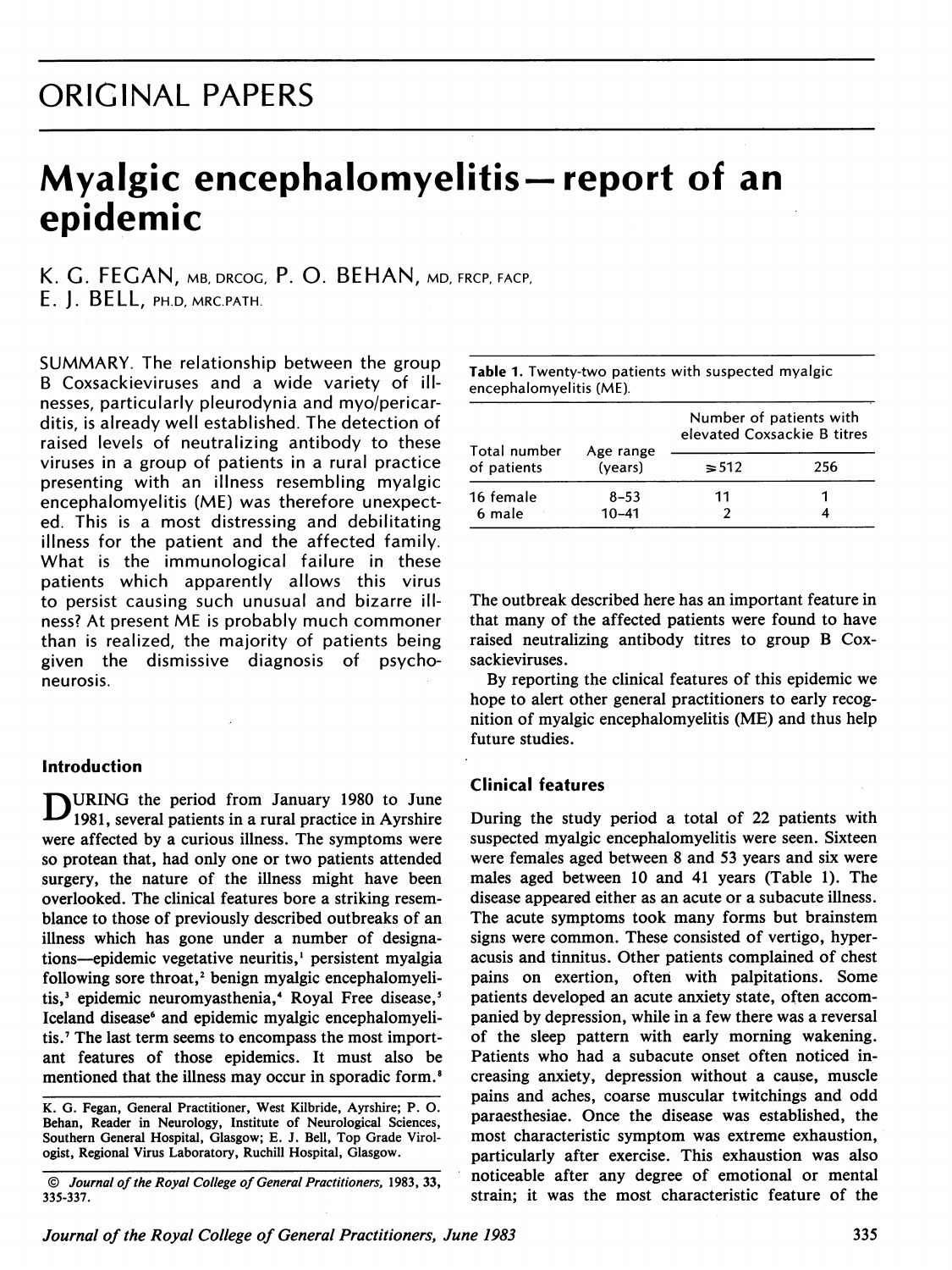Table 2. Main systems involved in 22 cases of suspected myalgic encephalomyelitis. In 67 per cent of cases there was a relapsing course.

Table 3. Details of patients with raised neutralizing antibody titres to Coxsackie B virus.

| System involved        | Percentage of cases |  |  |
|------------------------|---------------------|--|--|
| Psychological symptoms | 100                 |  |  |
| Musculoskeletal        | 80                  |  |  |
| Central nervous        | 75                  |  |  |
| Gastrointestinal       | 65                  |  |  |
| Cardiovascular         | 45                  |  |  |

illness and the other symptoms appeared to be of secondary importance.

#### Case report

A 41-year-old airline steward presented in August <sup>1980</sup> with upper chest pain and exhaustion; these symptoms had been precipitated by a bicycle ride. The initial diagnosis was myocardial ischaemia. Further questioning elicited the following additional symptoms: curious feelings of panic at work with no specific provocation; increased anxiety and irritability, sleep disturbance with early morning wakening, fine 'true' vertigo, night sweats, pains in arms and legs, diarrhoea. All tests including electroencephalography were normal. Coxsackie neutralizing antibody titre  $= 1024$  (B2).

Several weeks later his eight-year-old daughter became unwell. The symptoms were those of exhaustion with rapid fatigue on exercise. She had vague muscle pains and felt dizzy; diarrhoea was also present. She began to fall asleep in class, and attendance at school thus became impossible. Coxsackie neutralizing antibody titre  $= 1024$  (B1, B4). Convalescence was prolonged.

The remaining members of the family—his wife and young son-were apparently unaffected.

Some patients reported that alcohol aggravated their symptoms while others found that caffeine-containing products increased their fatigue. One patient and the wife of another patient became pregnant; both pregnancies were uneventful apart from extreme fatigue in the ME case. The major symptoms in the affected patients are shown in Table 2.

Results of routine laboratory tests were normal. Virological studies, however, revealed that 18 (82 per cent) of the 22 patients had elevated neutralizing antibody titres to Coxsackie B. Of the <sup>16</sup> female patients, <sup>11</sup> (69 per cent) had titres  $\geq 512$  and one (6 per cent) had a titre of 256. The corresponding figures for the six male patients were two (33 per cent) with titres  $\ge 512$  and four (67 per cent) of 256 respectively. Titres of less than 256 are not normally regarded as significant.<sup>9</sup> Twelve of the <sup>18</sup> Coxsackie B 'positive' patients had symptoms which persisted for at least 6 months (Table 3).

Treatment consisted of supportive care; benzodiaze pines were of help as was carbamazepine (Tegretol) 100 mg tds in reducing the severe muscle aches. Pizotifen (Sanomigran) relieved the headache and improved the appetite where weight loss was prominent. No treatment was given for diarrhoea or arrhythmia. Home help and

| Case<br>number | Age of<br>patient<br>(years) Sex |    | Onset<br>of ME | Symptoms<br>persisting<br>$>6$ months | Highest<br>Cox B titre<br>recorded |
|----------------|----------------------------------|----|----------------|---------------------------------------|------------------------------------|
|                |                                  |    |                |                                       |                                    |
| 1              | 52                               | F  | 1978           | Yes                                   | 256 (B4)                           |
| $\overline{2}$ | 53                               | F  | Jan 1979       | No                                    | 512 (B3)                           |
| 3              | 30                               | F  | Aug 1979       | Yes                                   | 1024 (B2)                          |
| 4              | 36                               | F  | 1980           | Yes                                   | 512 (B1)                           |
| 5              | 34                               | м  | Jan 1980       | Yes                                   | 512 (B1)                           |
| 6              | 36                               | F  | Jan 1980       | Yes                                   | 1024 (B4)                          |
| $7*$           | 33                               | м  | Feb 1980       | Yes                                   | 256 (B3)                           |
| 8              | 33                               | ۰M | Mar 1980       | No.                                   | 256 (B2.B4)                        |
| $q**$          | 41                               | м  | Aug 1980       | Yes                                   | 1024 (B2)                          |
| 10             | 40                               | м  | Aug 1980       | No                                    | 256 (B1, B3)                       |
| 11             | 36                               | F  | Sep 1980       | No.                                   | 512 (B4)                           |
| $12**$         | 8                                | F  | Oct 1980       | Yes                                   | 1024 (B1, B4)                      |
| 13             | 33                               | F  | Oct 1980       | No                                    | 1024 (B2)                          |
| 14             | 32                               | F  | Oct 1980       | No                                    | 1024 (B4)                          |
| $15*$          | 34                               | F  | Nov 1980       | Yes                                   | 1024 (B2,B4)                       |
| $16***$        | 35                               | F  | Jan 1981       | Yes                                   | 1024 (B4)                          |
| 17             | 10                               | м  | Apr 1981       | Yes                                   | 256 (B2)                           |
| 18             | 39                               | F  | May 1981       | Yes                                   | 1024 (B4)                          |

\*The patients in cases <sup>7</sup> and <sup>15</sup> were mother and father of girl who had onset of ME in Sept <sup>1980</sup> (Cox B1 titre of 128).

\*\*The patients in cases 9 and 12 were father and daughter. Mother (Cox B1, B3 titres of 128) successfully delivered normal baby Dec 1980.

\*\*\*The patient in case 16 successfully delivered normal baby Jan 1981.

district nursing services were needed for several patients. Since June 1981 no further cases of myalgic encephalomyelitis have been seen in this practice.

#### Discussion

It was the large number of similarly affected patients in this practice, comprising 4,500 patients, that drew our attention to this condition. Clearly, if only one or two patients had presented with these symptoms they could well have been regarded as neurotic, depressed or hypochondriacal. Indeed, several of our patients were referred initially for a psychiatric opinion. Exhaustion and headaches are perhaps the two commonest symptoms met with in general practice, and when full physical examination is normal and there are no abnormal laboratory findings treatment is usually empirical and difficult. The unusually large number of patients presenting, within a short period, with symptoms of extreme exhaustion and psychological upset, and the fact that they were all known to have good pre-morbid personalities, made us consider an organic cause for their illness.

The dilemma of whether or not such patients do have an organic illness has been the stumbling block in the diagnosis of the many previous outbreaks of similar illness. It was the lack of abnormal laboratory findings and the failure to demonstrate persistent physical or